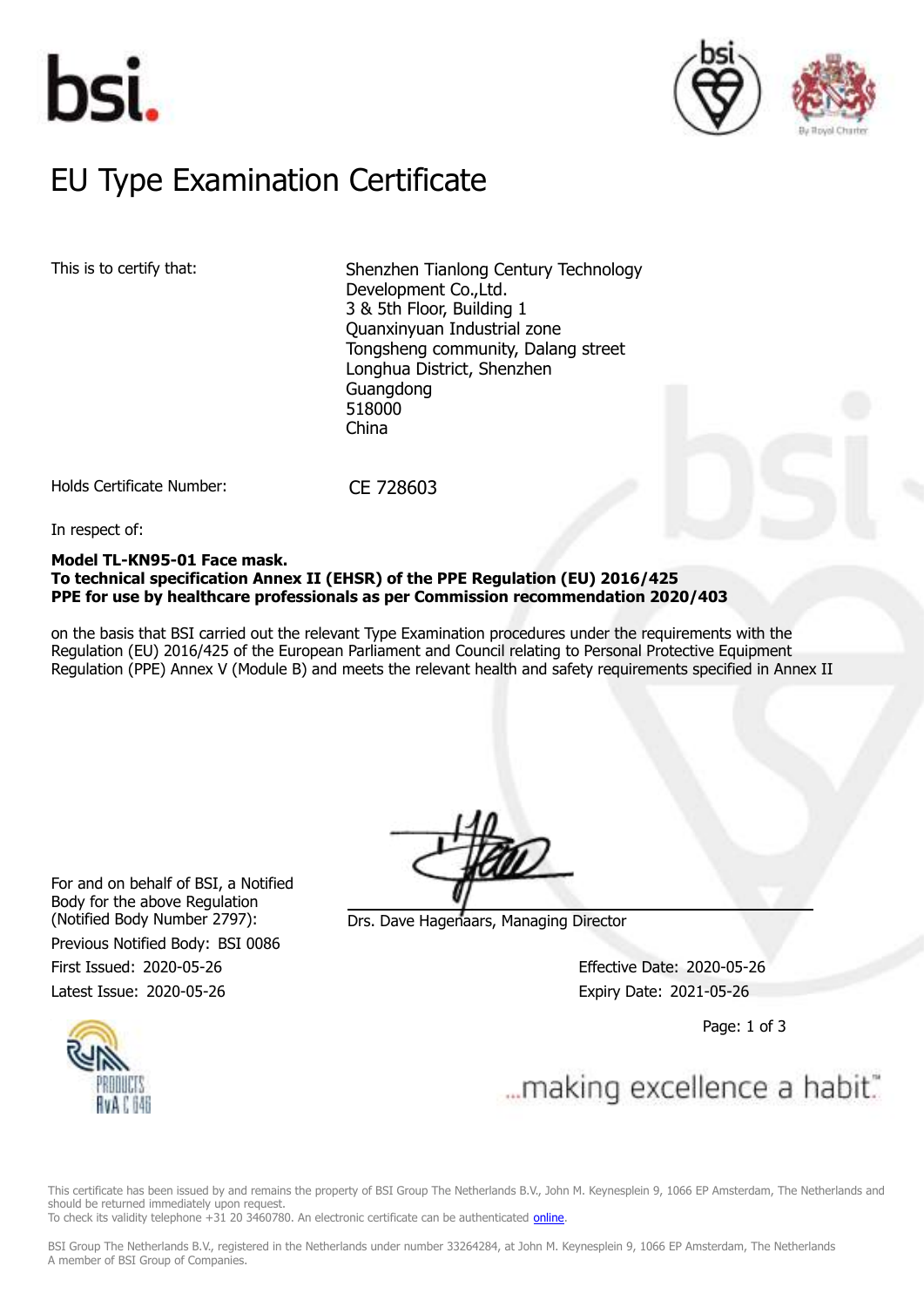## EU Type Examination Certificate

No. CE 728603

**Product Specification**

| <b>Product Name:</b>            | Particulate Respirator.                                                                                                                                                                                    |
|---------------------------------|------------------------------------------------------------------------------------------------------------------------------------------------------------------------------------------------------------|
| <b>Product Type:</b>            | Filtering half masks for use by Healthcare professionals.                                                                                                                                                  |
| Model:                          | <b>TL-KN95-01</b>                                                                                                                                                                                          |
| <b>Technical Specification:</b> | Technical specification to satisfy Annex II of the PPE Regulation (EU) 2016/425.                                                                                                                           |
| <b>Product Description:</b>     | The respirator is non-reusable, secured to the face of the user by a pair of<br>elasticated straps, and has no exhalation valve. The respirator is approved<br>to GB 2626-2006 as KN95 product.            |
|                                 | The respirator listed on this certificate is for use by healthcare workers, first<br>responders and other personnel involved in the efforts to contain the COVID-19<br>virus and avoid its further spread. |
|                                 | The product covered by this certificate is not approved for industrial applications and<br>the certificate is only valid as long as EU Commission recommendation sheet<br>2020/403 remains applicable.     |
| <b>Product Assessments:</b>     | GB 2626-2006 Standard KN95                                                                                                                                                                                 |

Latest Issue: 2020-05-26 Expiry Date: 2021-05-26

First Issued: 2020-05-26 Effective Date: 2020-05-26

Page: 2 of 3

This certificate has been issued by and remains the property of BSI Group The Netherlands B.V., John M. Keynesplein 9, 1066 EP Amsterdam, The Netherlands and should be returned immediately upon request. To check its validity telephone +31 20 3460780. An electronic certificate can be authenticated *online*.

BSI Group The Netherlands B.V., registered in the Netherlands under number 33264284, at John M. Keynesplein 9, 1066 EP Amsterdam, The Netherlands A member of BSI Group of Companies.